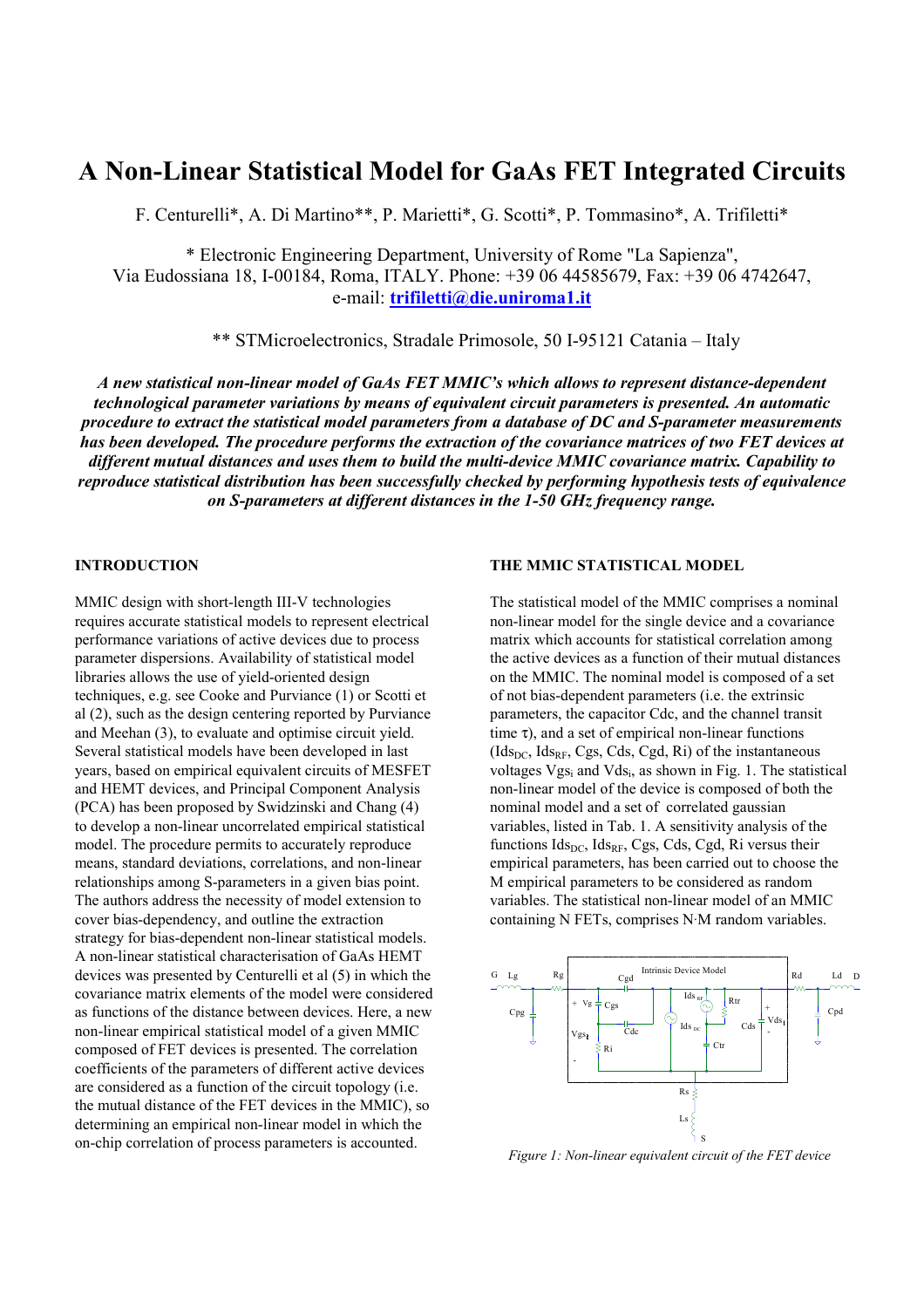| Table 1                                              |  |  |  |  |  |  |
|------------------------------------------------------|--|--|--|--|--|--|
| Random variables of the statistical non-linear model |  |  |  |  |  |  |

| <b>lpk</b> | DC current amplitude factor             |  |  |
|------------|-----------------------------------------|--|--|
| Vpk0       | Vgs for maximal DC transconductance     |  |  |
| d          | Vpk0 linear factor versus Vds           |  |  |
| u          | DC output conductance                   |  |  |
| lpk1, lpk2 | RF transconductance amplitude factors   |  |  |
| lpk3, lpk4 | RF output conductance amplitude factors |  |  |
| Qogs       | Cgs amplitude factor                    |  |  |
| Qods       | Cds amplitude factor                    |  |  |
| Qogd       | Cgd amplitude factor                    |  |  |

In commonly used CAD models, no correlation is considered between parameters of different devices, so neglecting distance-depending correlation between devices on the same chip. Here, we propose a new statistical model composed of a (N⋅M)x(N⋅M) covariance matrix (M=11) in which the cross-correlation between parameters of two different devices is a function of the mutual distance between them. In the next Section, a procedure to extract model parameters from a population of measured devices will be presented.

# **THE EXTRACTION PROCEDURE**

The statistical model of a MMIC composed of several FET devices is extracted from a database of Ids and Sparameter measurements performed on a test-chip containing devices with the same geometry. A critical step in MMIC model extraction is the use of optimisation routines for the evaluation of the statistical non-linear model of the single device. Large multidimensional error functions produce several local minima close to the global minimum, and the algorithm could not properly converge to the global minimum. Therefore, we have used decomposition-based optimisation algorithms, as proposed by Van Niekerk and Meyer (6), and a proper selection of the empirical statistical parameters to extract the nominal model of the active device. Both the not bias-dependent parameters and the fitting parameters of the non-linear functions in the model, are extracted with an automatic procedure, which makes use of custom Simulated Annealing (SA) and Gradient optimisation routines. The overall extraction procedure of the MMIC model is shown in Fig. 2 and will be now described in details.

# **FET Nominal Model Extraction**

The non-statistical empirical parameters of the model are determined by extracting a non-linear model for the device at the centre of the chip. Then, a database of DC and RF non-linear models is extracted for each transistor on the test-chip different from the centre device, by optimising the statistical parameters and taking the nonstatistical parameters unchanged. A decomposition-based optimisation routine has been used to determine the four parameters of the static empirical function  $\text{Id}_{\text{D}C}$ . Then, mean values and standard deviations of the fitting parameters considered as statistical variables are evaluated from the database of non-linear models. Finally, the nominal model of the single device is obtained substituting in the preliminary nominal model the mean values calculated for the statistical parameters.

#### **Distance-Dependent Covariance Matrix Evaluation**

The set of all possible distances *di* between devices on the test-chip is determined and, for each distance, a database DB(*di*) is built comprising all couples of nonlinear models for devices at distance *di*. The database DB(*di*) is used to calculate the correlation matrix of two devices at distance *di*, and in particular the crosscorrelation block  $C^{Mod}(d_i)$  (5). The auto-correlation block  $C^{Mod}(0)$  is considered to be identical for each distance and evaluated from the database DB(0) comprising the non-linear models of all the devices on the test-chip.



*Figure 2: Extraction procedure algorithm of the MMIC statistical model*

# **MMIC Covariance Matrix Evaluation**

The correlation matrix of a given MMIC in which the maximal distance between two devices is *dmax*, is determined as follows: the diagonal blocks of the matrix are the  $C^{Mod}(0)$  auto-correlation blocks, the cross-correlation block between the devices  $T_i$  and  $T_k$  is the block  $C^{Mod}(d_i)$  corresponding to the distance  $d_i$  on the test-chip closer to the distance  $d_{i-k}$  between  $T_i$  and  $T_k$ .

# **THE VALIDATION PROCEDURE**

Validation of the MMIC statistical model extraction procedure has been performed by comparing the covariance matrix of test-chip measured S-parameters to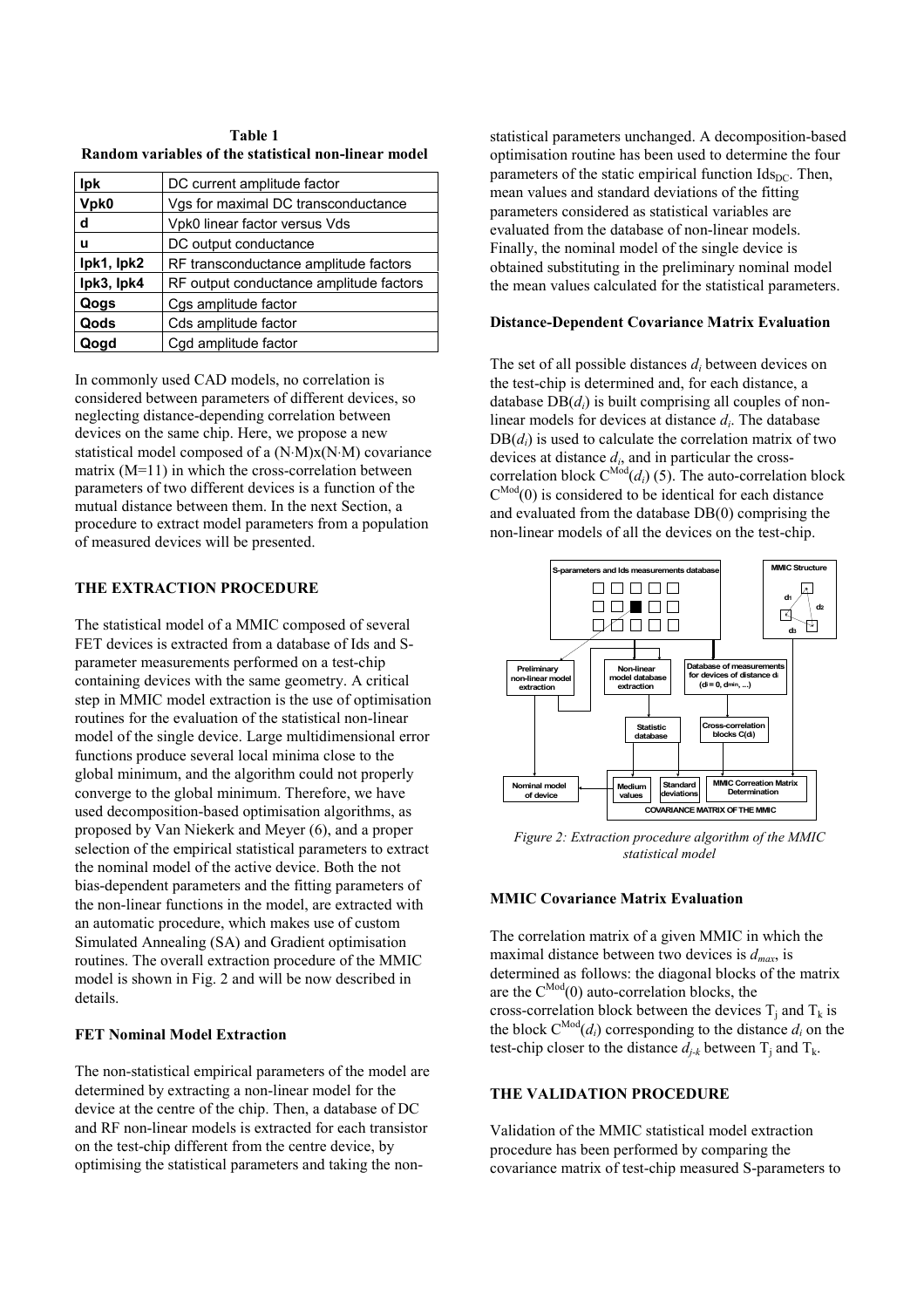the one obtained from the statistical model at each frequency and for several distances  $d_i$  between transistors. Here, the hypothesis testing procedure described in (7) has been used to check equivalence between mean values, standard deviations, and both the auto-correlation and the cross-correlation blocks of the statistical populations. In particular, the hypothesis has been checked that the correlation coefficients  $c_{lm}^{Meas}(d_i)$ (for the measured database) and  $c_{lm}^{Mod}(d_i)$  (for the model database) for transistors  $T_i$  and  $T_i$  at distance  $d_i$  are statistically equivalent with a significance level  $\alpha$  and a given tolerance factor ε:

$$
|\mathbf{c}_{lm}^{\text{Meas}}(d_i) - \mathbf{c}_{lm}^{\text{Mod}}(d_i)| < \varepsilon \tag{1}
$$

The same tests to check equivalence of measured and modelled mean values and standard deviations, and a test to check the sign of corresponding correlation coefficients have been also performed. In order to perform extraction algorithm validation without fabricate and measure large test-chips, a procedure to get a database of measurements of a simulated NxN test-chip from measurements performed on a single device is presented. As a first step, the non-linear model is extracted from Ids and S-parameters measurements of the starting device; then, a non-linear model comprising a set of values for the statistical variables, considered as a sample of a multivariate gaussian variable, is determined for each transistor of the test-chip. Finally, the static Ids current and S-parameters are calculated for each device and used to perform the MMIC model extraction and validation.

# **RESULTS**

Validation procedure has been performed starting from Ids and S-parameters data stored in a 10x10 database of GaAs HEMT device measurements. The database has been built starting from measurements performed on a single device of PHILIPS PML-D02AH monolithic process, as reported in the previous Section. The statistical model has been extracted from the database and inserted in Agilent ADS CAD tool. A Monte Carlo analysis has been performed at  $Vgs = -0.2$  V,  $Vds = 3$  V. The correlation matrices of devices at distance  $d_1 = d_{min}$ (the reticular distance of the test-chip) and  $d_2 = 2 * d_{min}$  for the extracted model have been evaluated and compared to the ones obtained from the database. A cumulative level of significance  $\alpha = 0.1$  has been considered to perform statistical hypothesis tests for the real and the imaginary parts of S-parameters in the 1-50 GHz frequency range. Hypothesis of a percentage error between measured and modelled S-parameters lower than a given amount has been checked for the 8 mean values and the 8 variances; an error lower than 0.35 has been checked for the 28 auto-correlation and the 36

cross-correlation coefficients. The amount of percentage error between measured and modelled mean values and variances which allows the statistical test to be passed in 50 % and 75 % of the cases are reported in Tab. 2. The auto-correlation coefficients are statistically equivalent with an error lower than 0.35 in 67 % of cases and the same sign has been found in 87 % of the cases. Comparison between some auto- correlation coefficients is shown in Fig. 3. The cross-correlation coefficients for  $d = d_1$  and  $d = d_2$  are statistically equivalent with an error lower than 0.35 in 84 % and 94 % of cases, respectively. The same sign has been found in 87 % and 92 % of the cases. In Fig. 4 comparison between some crosscorrelation coefficients for  $d = d_1$  and  $d = d_2$  is shown.

#### **Table 2**

**Percentage difference between measured and modelled parameters needed to obtain a 50 and a 75 percentage of success for statistical test performed on S-parameters in 1-50 GHz band**

|              | 50 % of success |                 | 75 % of success |                 |  |
|--------------|-----------------|-----------------|-----------------|-----------------|--|
|              | Mean            | <b>Variance</b> | Mean            | <b>Variance</b> |  |
|              |                 |                 |                 |                 |  |
| $Re[S_{11}]$ | $2\%$           | 38 %            | $5\%$           | $39\%$          |  |
| $Im[S_{11}]$ | $1\%$           | 38 %            | $1\%$           | 38 %            |  |
| $Re[S_{12}]$ | $2\%$           | 36 %            | $3\%$           | 49 %            |  |
| $Im[S_{12}]$ | $2\%$           | $37\%$          | $7\%$           | 38 %            |  |
| $Re[S_{21}]$ | $3\%$           | $35\%$          | $7\%$           | $36\%$          |  |
| $Im[S_{21}]$ | $2\%$           | $35\%$          | $3\%$           | 38 %            |  |
| $Re[S_{22}]$ | $2\%$           | 36 %            | $4\%$           | 44 %            |  |
| $Im[S_{22}]$ | $1\%$           | $35\%$          | $1\%$           | $42\%$          |  |

## **CONCLUSIONS**

A non-linear statistical model of GaAs FET MMICs has been developed, in which a multivariate distancedependent gaussian distribution is assumed for model parameters. An automatic procedure to extract MMIC model from measurements performed on a test-chip has been also presented. Results have shown that the proposed methodology is able to model S-parameter populations of a given MMIC with high level of statistical significance. Hypothesis tests have highlighted statistical equivalence between measured and modelled populations with 0.1 cumulative level of significance, and encourage the use of the model to evaluate and optimise MMIC yield.

# **REFERENCES**

- (1) R. Cooke and J. Purviance, *Statistical Design for Microwave Systems*, Proc. IEEE MTT Symp, pp. 679-682, 1991
- (2) G. Scotti, P. Tommasino, A. Trifiletti, *Bias Correction and Yield Optimisation of MMIC's with*